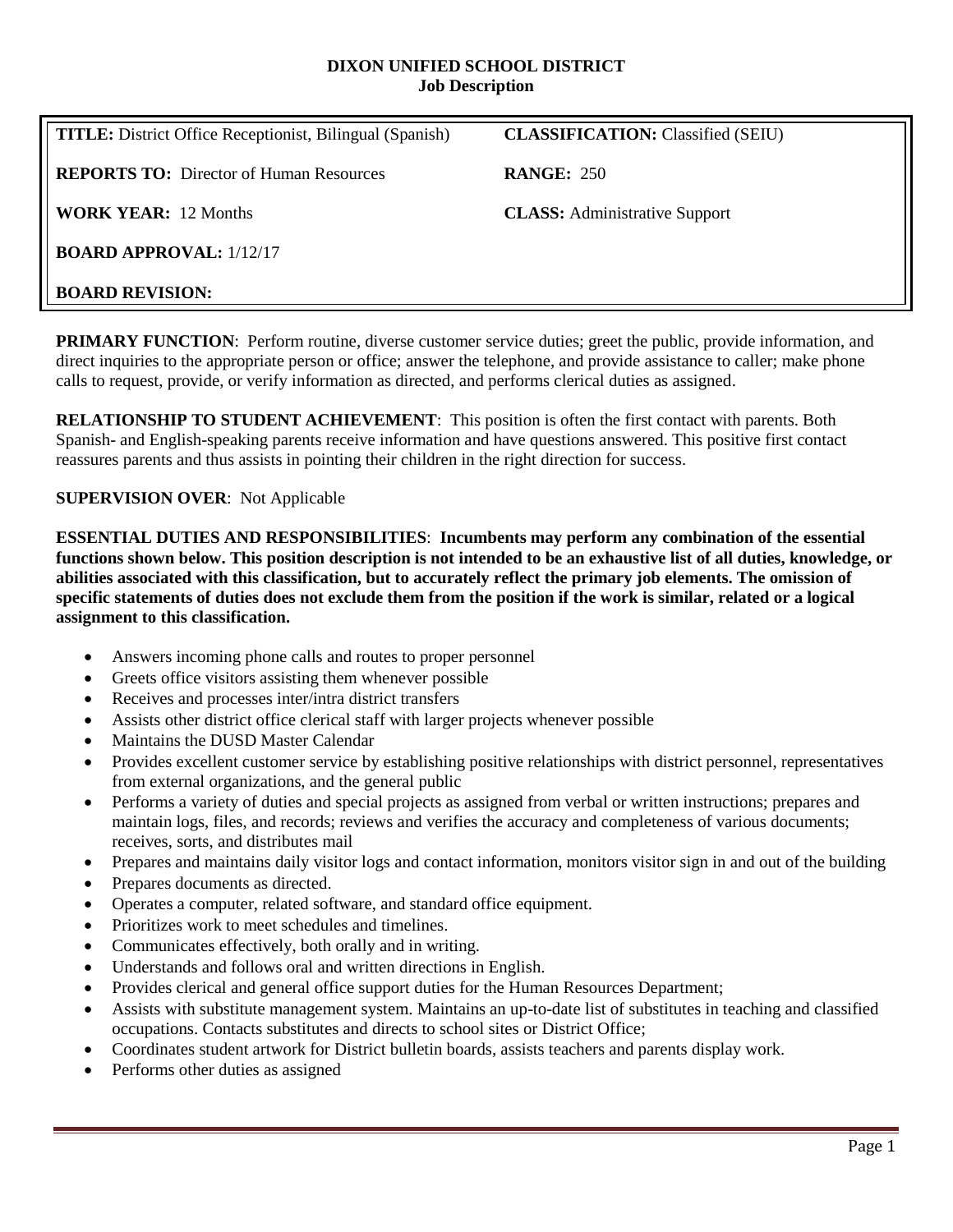## **TRAINING, EDUCATION, AND EXPERIENCE:**

- Must be able to consistently work with the public and staff in a positive manner
- Bilingual in English and Spanish required
- Ability to use typical office machines and computer software
- High school diploma or equivalent required
- Vocational or college business classes preferred
- Previous office experience preferred
- Sufficient vision to read fine print and figures\*, sufficient hearing to conduct in person and telephone conversations\*; sufficient physical mobility to move around the facilities\*; physical, mental and emotional stamina to endure long hours, rigid deadlines and periodic workload.

### **LICENSES AND OTHER REQUIREMENTS:**

- Valid California Driver's License, insurable status by the District's carrier, and access to a personal vehicle.
- Fingerprint/criminal justice clearance.
- Possession of a negative TB risk assessment certificate and, if risk factors are identified, a negative TB examination, that is no more than 60 days old and renewable at least once every four years.

### **KNOWLEDGE AND ABILITIES: The following outline of essential knowledge, abilities, and physical requirements is not exhaustive and may be supplemented as necessary in accordance of the job.**

### KNOWLEDGE OF\*:

- Correct grammar, spelling, punctuation, syntax, and idiomatic usage of English and Spanish
- English and Spanish equivalent translations of general, technical, and subject-matter terms
- Microsoft Office Suite 2010 (Word, Excel, PowerPoint, Outlook)
- Operation of a computer, related hardware and software, and standard office equipment.
- Record-keeping techniques.
- Oral and written communication skills.
- Interpersonal skills using tact, patience, and courtesy.
- Technical aspects of field of specialty.

### ABILITY TO\*:

- Speak, read, and write fluently in English and Spanish
- Speak, read, and write effectively in idiomatic English and Spanish
- Edit documents for publication in English and Spanish
- Compose correspondence, operate standard office machines, and develop/maintain organizational systems.
- Analyze, interpret and report problems
- Prioritize and schedule work.
- Maintain confidentiality of privileged information obtained in the course of work.
- Exercise caution and comply with health and safety regulations.
- Provide service and assistance to others using tact, patience, and courtesy.
- Give, understand, and carry out multi-step oral and written instructions.
- Form and maintain cooperative and effective working relationships with others.
- Sustain productivity with frequent interruptions and attention to deadlines.
- Maintain consistent, punctual, and regular attendance.
- Work both independently with little direction and as a part of a team.
- Meet District standards of professional conduct as outlined in Board Policy.
- Work with school improvement initiatives that close student achievement gaps between racial, ethnic, and economic groups by working with all of the diverse communities.
- Multi-task and complete work with many interruptions. Lift light objects according to safety regulations.